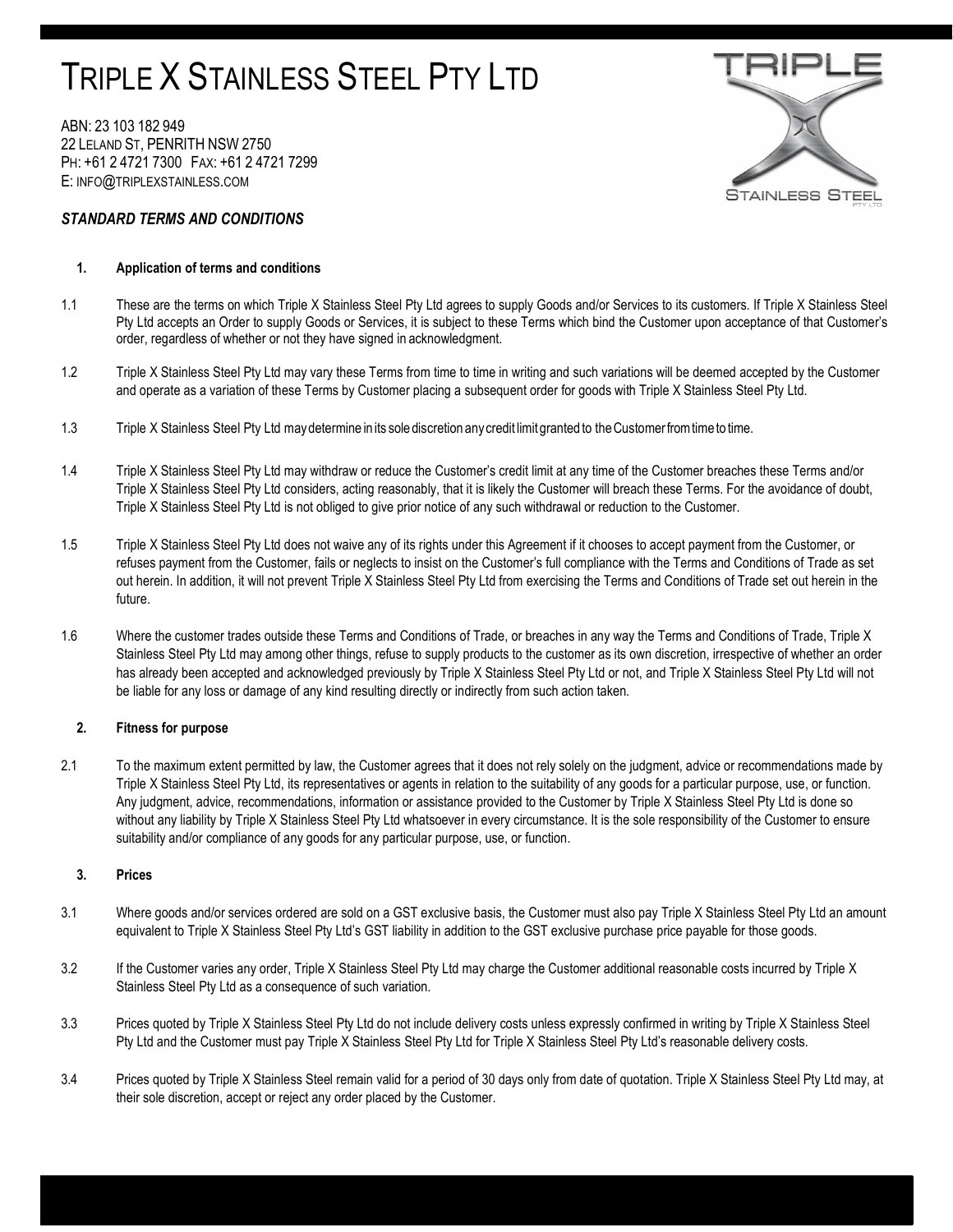- 3.5 Triple X Stainless Steel Pty Ltd may request, at its sole discretion the Customer to pay a portion of the purchase price ("Deposit") before Triple X Stainless Steel Pty Ltd manufactures the goods.
- 3.6 The Customer acknowledges the Deposit is non-refundable and, if the Customer fails to pay the balance of the purchase price to Triple X Stainless Steel Pty Ltd in accordance with these Terms, Triple X Stainless Steel Pty Ltd will be entitled, after 7 days written notice to forfeit and apply the Deposit to any costs of expense incurred by Triple X Stainless Steel Pty Ltd in manufacturing or preparing to manufacture the goods.

# 4. Invoices

- 4.1 Subject to clause 4.2, Triple X Stainless Steel Pty Ltd will invoice the Customer upon the collection, delivery or installation of the goods ordered.
- 4.2 Notwithstanding clause 4.1, Triple X Stainless Steel Pty Ltd reserves the right to invoice the Customer at any time for the work in progress on any order; and/or prior to the collection, delivery or installation of goods or the performance of services.
- 4.3 Where goods or services are supplied by Triple X Stainless Steel Pty Ltd, the Customer acknowledges and agrees that any tax invoice or (where elected by Triple X Stainless Steel Pty Ltd) progress claim issued by Triple X Stainless Steel Pty Ltd will be a "payment claim" for the purposes of the Building and Construction Industry Security of Payments Act 1999 or any equivalent legislation.

# 5. Payment

If Triple X Stainless Steel Pty Ltd agrees to supply goods and/or services to the Customer on credit terms:

- 5.1 The Customer must pay for goods and/or services ordered within 30 days of the invoice date or within other such period as confirmed in writing by Triple X Stainless Steel Pty Ltd.
- 5.2 If Triple X Stainless Steel Pty Ltd agrees to supply goods and/or services other than on credit terms, the Customer must pay in full before the goods will be supplied or manufactured or the services performed. This clause 5.2 is for Triple X Stainless Steel Pty Ltd's benefit and may be waived by Triple X Stainless Steel Pty Ltd, in which cause clause 5.1 applies.
- 5.3 The Customer shall pay all amounts due in full without any deduction or withholding except as required by law, and the Customer shall not be entitled to assert any credit, set-off or counterclaim against Triple X Stainless Steel Pty Ltd in order to justify withholding payment of any such amount in whole or part.
- 5.4 Should payment owed by the Customer to Triple X Stainless Steel Pty Ltd not be received by its due date, Triple X Stainless Steel Pty Ltd may at its own discretion;
	- (a) Immediately cease any extension of credit
	- (b) Immediately at its own discretion without attracting any liability withhold any pending delivery of goods and/or services to the Customer
	- (c) Charge the Customer compounding interest on monies due charged at 20% per annum calculated on a daily basis (also chargeable for dishonoured cheque/s until full payment is received in cleared funds). Interest shall accrue from the due date for payment of each invoice until the date of payment.
	- (d) Charge the Customer for all costs and expenses incurred resulting from a payment default including without limitation; legal costs, collection costs, and administration fees.

# 6. Delivery

- 6.1 Triple X Stainless Steel Pty Ltd is not liable for any claims for non-fulfilment, or late delivery of goods and/or services, or for any loss or damage (including consequential loss or damage) arising from delay in delivery, or failure to deliver. The Customer shall accept and pay for the goods and/or services in full notwithstanding late delivery. Time is not of the essence for the delivery
- 6.2 Triple X Stainless Steel Pty Ltd is entitled to deliver the goods and/or services in one, or more lots. Where the delivery of goods and/or services is effected by way of part delivery, Triple X Stainless Steel Pty Ltd shall be entitled to invoice the Customer in, for pro rata progress payments in respect thereof.
- 6.3 Triple X Stainless Steel Pty Ltd shall accept no liability (including without limitation, legal costs, or liquidated damages, or late fees or penalties) arising from delayed deliveries should the goods not be delivered at the time or on the date advised due to circumstance outside Triple X Stainless Steel Pty Ltd control including but not limited to; inclement weather, goods not paid for by the Customer as required by Triple X Stainless Steel Pty Ltd, lack of access on site, requests by primary contractor, or appointed builder to delay delivery at the time of delivery, breakdowns, traffic accidents.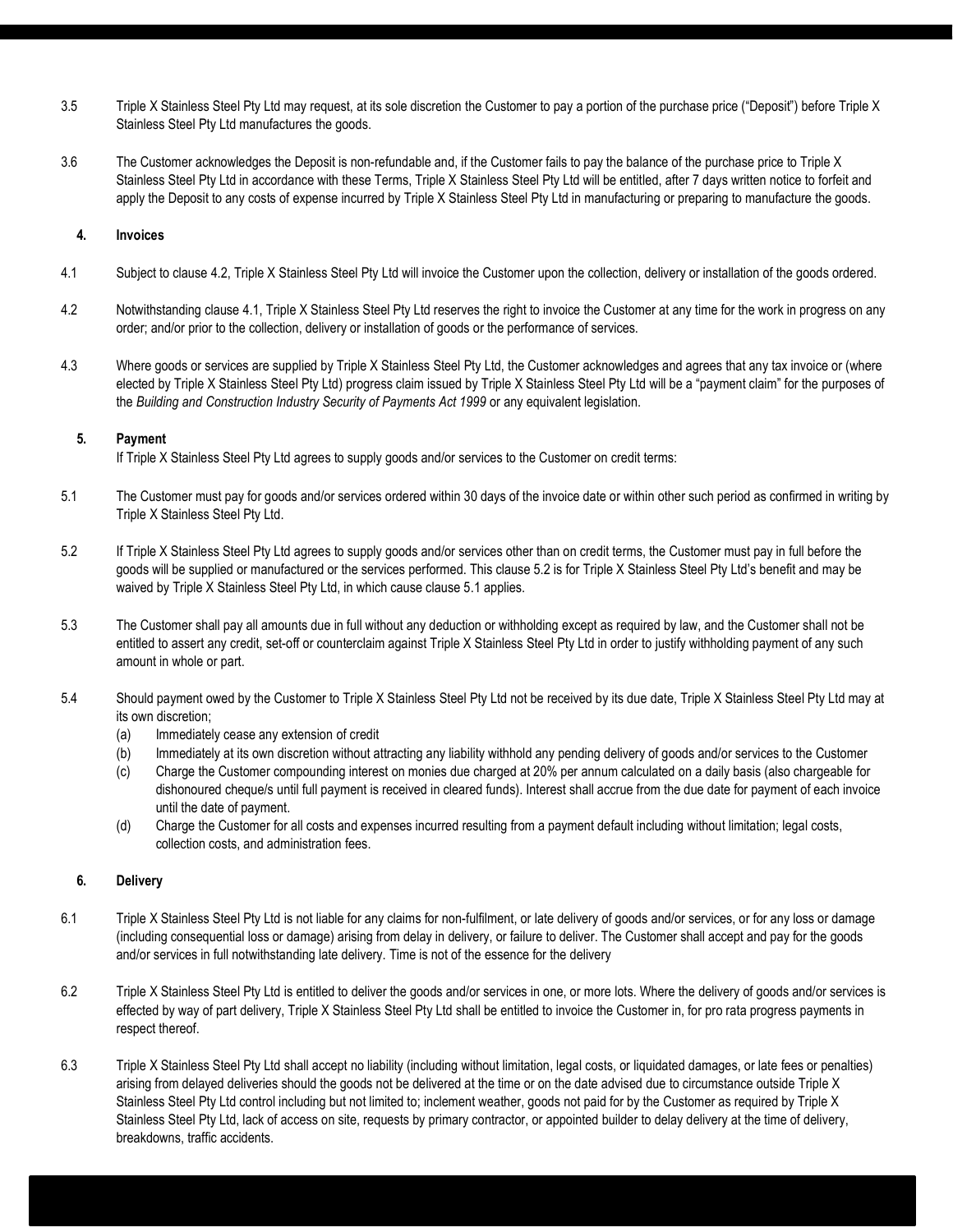- 6.4 The Customer shall at no time be relieved of their obligation to accept and pay for goods and/or services by reason of any delay in delivery.
- 6.5 The Customer hereby irrevocably agrees to pay for all freight costs for standard, or special deliveries including all costs for rescheduling of deliveries, or any costs resulting from multiple attempts to effect the delivery.
- 6.6 Any time given or quoted for the delivery by Triple X Stainless Steel Pty Ltd, its agents or representatives of any goods and/or services is an estimate only and shall not be binding against Triple X Stainless Steel Pty Ltd at any time.
- 6.7 Any claim by the Customer to Triple X Stainless Steel Pty Ltd for defective goods and/or services, incorrect delivery, incorrect specification, shortfall, damage or otherwise must be given to Triple X Stainless Steel Pty Ltd in writing within 48hrs from the time of delivery;
	- (a) If the Customer fails to provide such written notice, then the Customer shall be deemed to have accepted the goods in accordance with the order as required and expected
- 6.8 Triple X Stainless Steel Pty Ltd reserves the right to request a reasonable charge for storage if the Customer delays delivery more than seven (7) days of originally agreed delivery date, regardless of the circumstance.
- 6.9 Goods will be delivered, or deemed to be delivered, at the time they are delivered to the delivery place nominated by the Customer in their purchase order or by way of written confirmation whether in the form of a letter or email to Triple X Stainless Steel Pty Ltd from the Customer or its authorised representative. If no such delivery address is nominated, then delivery will be deemed to have occurred at the time when the goods are ready for collection at Triple X Stainless Steel Pty Ltd's premises and will be invoiced at such time, whether collected by the Customer at the time or at a later date.
- 6.10 The Customer authorises Triple X Stainless Steel Pty Ltd to deliver goods to the place nominated by the Customer and authorises Triple X Stainless Steel Pty Ltd, or their nominated freight carrier to leave the goods at the Customer's nominated place of delivery whether or not any person is present to accept delivery. Triple X Stainless Steel Pty Ltd shall not be liable on any basis whatsoever for loss suffered by the Customer after delivery to the nominated delivery place has been executed, or after the Customer has arranged to pick-up the goods from Triple X Stainless Steel Pty Ltd's nominated pick-up address
- 6.11 Triple X Stainless Steel Pty Ltd is not obliged to obtain a signed receipt, Proof of Delivery (POD), or other acknowledgment from any person at the nominated place for delivery. If in the instance Triple X Stainless Steel Pty Ltd or their nominated freight carrier does obtain a signed receipt, Proof of Delivery (POD), or other acknowledgment is obtained from someone believed by Triple X Stainless Steel Pty Ltd or their nominated freight carrier to be authorised by the Customer to take delivery and obtains a signed receipt, Proof of Delivery (POD), or other acknowledgment, then such signed receipt or other acknowledgement shall be conclusive evidence of the Customer's acceptance of the goods delivered;
	- (a) it is the sole responsibility of the Customer to ensure a suitably authorised person is at the point of delivery, at the advised estimated time and date of the delivery; and
	- (b) if Triple X Stainless Steel Pty Ltd or their nominated freight carrier is unable to obtain a signed receipt, Proof of Delivery (POD), or other acknowledgment, and yet Triple X Stainless Steel Pty Ltd's nominated freight carrier can provide confirmation delivery was effected the Customer shall accept full responsibility of the possession of such goods delivered; or
	- (c) in the event Triple X Stainless Steel Pty Ltd is able to obtain a signed receipt, Proof of Delivery (POD), or other acknowledgment, from any persons at the place nominated by the Customer for delivery Triple X Stainless Steel Pty Ltd or its nominated freight carrier shall understand the signee is an authorised and was nominated by the Customer to do so, and that such a signed receipt, Proof of Delivery (POD), or other acknowledgment shall be conclusive evidence that the goods were delivered and in saleable and usable condition perfectly fit for their intended use as quoted and invoiced to the Customer.
- 6.12 Triple X Stainless Steel Pty Ltd reserves the right to:

Sell or dispose of any goods:

- (a) Not collected by the Customer; or
- (b) Where the Customer refuses to accept delivery of those goods, within 60 days of Triple X Stainless Steel Pty Ltd notifying the Customer goods are available for collection and/or delivery

Recover charges for storage if the Customer fails to collect or accept delivery of any goods on time

Notwithstanding clause 6.12, any shortfall will remain a debt owed by the Customer to Triple X Stainless Steel Pty Ltd which Triple X Stainless Steel Pty Ltd will be entitled to enforce.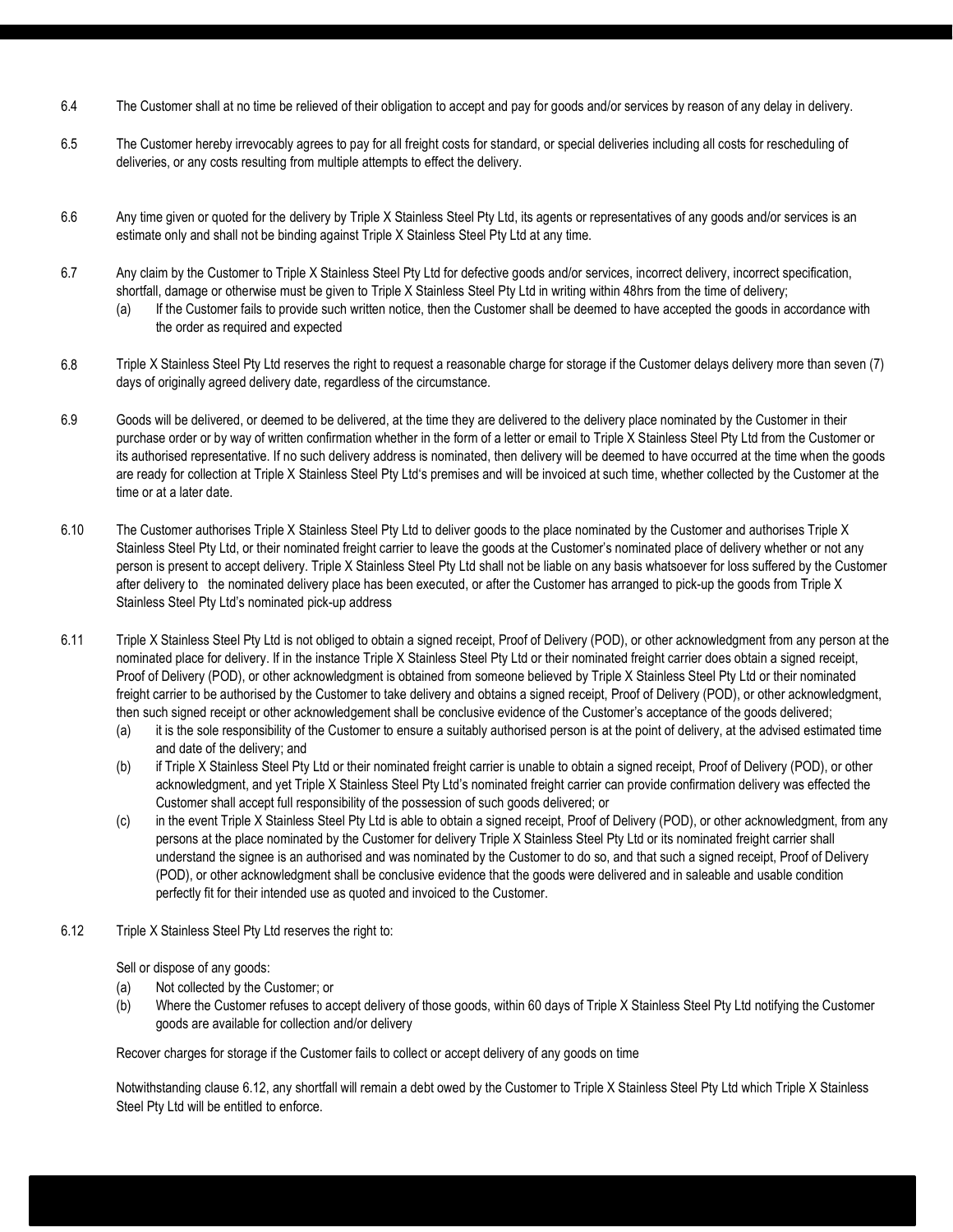# 7. Cancellation

- 7.1 If the Customer cancels on order for goods Customer must, within 14 days of receipt of a written notice from Triple X Stainless Steel Pty Ltd, reimburse Triple X Stainless Steel Pty Ltd for all costs incurred by Triple X Stainless Steel Pty Ltd in manufacturing or preparing to manufacture those goods.
- 7.2 Any failure by the Customer to reimburse Triple X Stainless Steel Pty Ltd in accordance with clause 7.1 of these Terms will result in a debt owed by the Customer to Triple X Stainless Steel Pty Ltd which Triple X Stainless Steel Pty Ltd will be entitled to enforce.

## 8. Inspection

- 8.1 The customer will inspect the goods comprised in any order immediately upon collection or delivery.
- 8.2 To the maximum extent permitted by law, Triple X Stainless Steel Pty Ltd will not consider any claim for misdelivery, shortage, defect or damage to goods supplies unless such claim is in writing and received within 7 days from the date of collection or delivery of the goods.

# 9. Title & Risk

- 9.1 The risk in the Goods (including the risk of loss or damage) shall pass to the Customer upon delivery in accordance with these Terms.
- 9.2 Title to the Goods shall not pass to the Customer until Triple X Stainless Steel Pty Ltd has received payment in full (in cash or cleared funds) for:
	- (a) The Goods;
	- (b) Any other goods or services that Triple X Stainless Steel Pty Ltd has supplied to the Customer in respect of which payment has become due; and
	- (c) Any other indebtedness by the Customer to Triple X Stainless Steel Pty Ltd
- 9.3 Until title to the Goods has passed to the Customer, the Customer shall:
	- (a) Store the Goods separately from all other goods held by the Customer so that they remain readily identifiable as Triple X Stainless Steel Pty Ltd's property;
	- (b) Maintain the Goods in satisfactory condition and keep them insured against all risks for their full price from the date of delivery;
	- (c) Notify Triple X Stainless Steel Pty Ltd immediately if it becomes subject to any Insolvency Event; and
	- (d) Give Triple X Stainless Steel Pty Ltd such information relating to the Goods as Triple X Stainless Steel Pty Ltd may require from time to time
- 9.4 The Customer hereby irrevocably grants to Triple X Stainless Steel Pty Ltd, it's agents and servants an unrestricted right and licence to enter premises occupied by the Customer without notice to inspect, identify and/or remove any of the Goods to which ACR is entitled.
- 9.5 If the Customer becomes subject to any Insolvency Event before title to the Goods passes to the Customer, or Triple X Stainless Steel Pty Ltd reasonably believes that any such event is about to happen and notifies the customer accordingly, then, provided that the Goods have not been resold, or irrevocably incorporated into another product, and without limiting any other right or remedy Triple X Stainless Steel Pty Ltd may have, the Customer's right to re-sell, deal or otherwise dispose of the Goods may be revoked and Triple X Stainless Steel Pty Ltd may at any time require the Customer to deliver up the Goods and, if the Customer fails to do so promptly, enter any premises of the Customer or of any third party where the Goods are stored in order to recover them.

# 10. Force Majeure

10.1 Triple X Stainless Steel Pty Ltd will not be liable for any loss, damage, cost or expense suffered by the Customer as a result of any delay or failure by Triple X Stainless Steel Pty Ltd to supply any goods where such delay or failure is due (whether in whole or in part) to any cause or circumstance beyond Triple X Stainless Steel Pty Ltd's control.

## 11. Means and Ability

11.1 The Customer warrants that it has and will continue to have the ability to pay all of its debts as and when they fall due.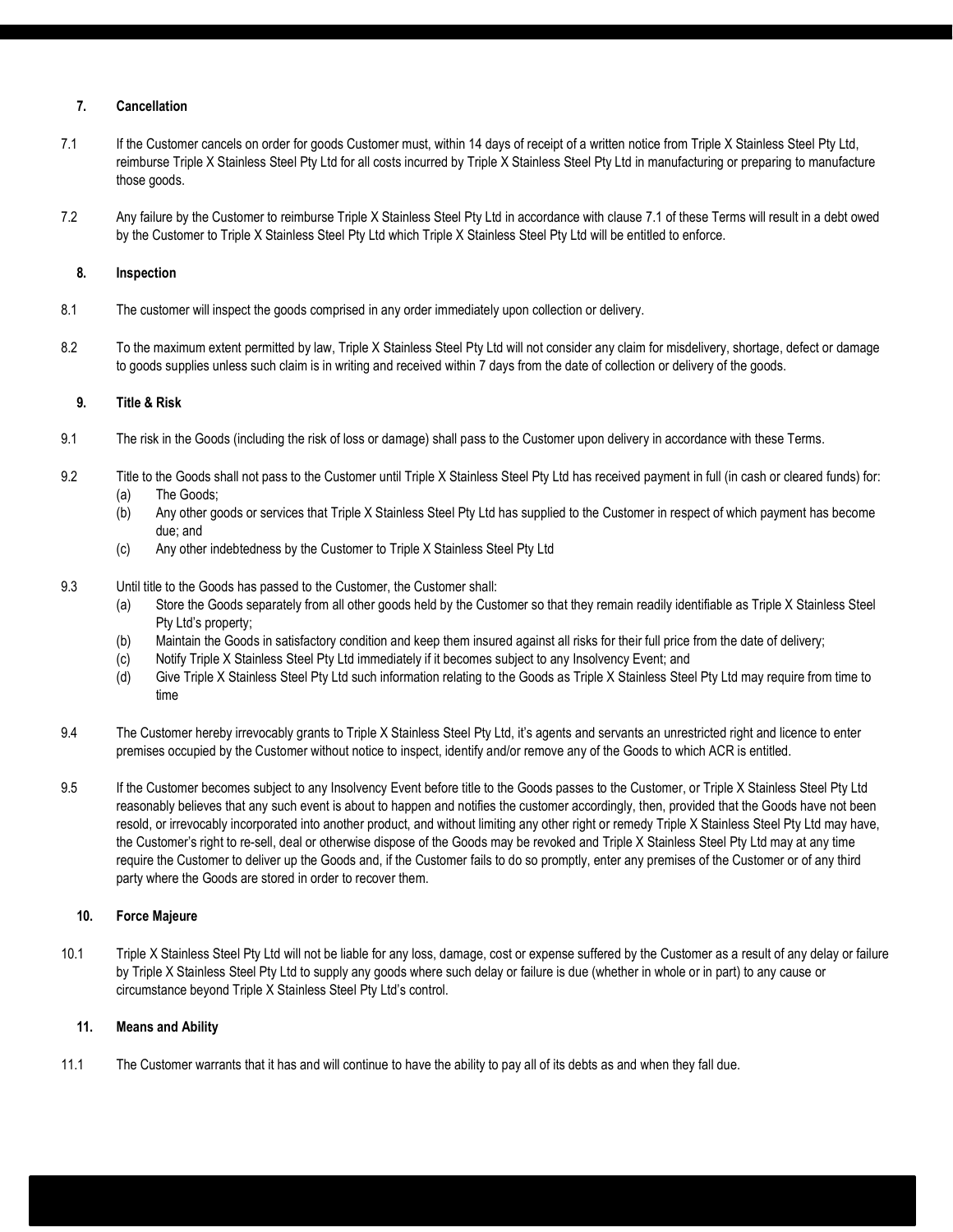# 12. Review of Credit Account

- 12.1 Triple X Stainless Steel Pty Ltd may, at any time and in its sole discretion, review any credit account provided to the Customer and may, at its option acting reasonably, do any one or more of the following:
	- (a) Seek further information from the Customer regarding the Customer's financial position;
	- (b) Allow the continuation of the account;
	- (c) Increase or decrease the credit limit provided to the Customer;
	- (d) Amend payment terms; or
	- (e) Cancel or suspend credit to the Customer
- 12.2 If Triple X Stainless Steel Pty Ltd cancels, amends or suspends any credit account provided to the Customer, Triple X Stainless Steel Pty Ltd will inform the Customer of any such cancellation or amendment as soon as reasonably practical.
- 12.3 The Customer must promptly provide Triple X Stainless Steel Pty Ltd with any further information requested by Triple X Stainless Steel Pty Ltd in accordance with clause 12.1 (a).

## 13. No Liability for Losses

13.1 Triple X Stainless Steel Pty Ltd will not be liable for any loss, damage, costs (including legal costs) and expense suffered by the Customer by reason of the operation of or the exercise by Triple X Stainless Steel Pty Ltd of any rights, benefits or concessions exercisable in accordance with these Terms.

### 14. Indemnity by Customer

- 14.1 Customer indemnifies Triple X Stainless Steel Pty Ltd against any loss, damage, costs (including legal costs on an indemnity basis) and expense which Triple X Stainless Steel Pty Ltd suffers by reason of:
	- (a) The breach by Customer of these Terms; and
	- (b) The operation of or the exercise by Triple X Stainless Steel Pty Ltd of the rights, benefits and concessions exercisable in accordance with these terms

#### 15. Building and Construction Industry Security of Payments Act 1999

- 15.1 At Triple X Stainless Steel Pty Ltd's sole discretion, if there is any dispute or claims for unpaid goods and/or services then the provisions of the Building and Construction Industry Security of Payments Act 1999 ("The Act") may apply.
- 15.2 Nothing in this agreement is intended to have the effect of contracting out of any provisions of the Act, expect to the extent permitted by the Act.

#### 16. Change to Business

16.1 The Customer agrees to notify Triple X Stainless Steel Pty Ltd immediately of any current or impending changes to Customer's business (that may affect Triple X Stainless Steel Pty Ltd's access to or security of goods). Such changes may include, but are not restricted to, closure of the business, change of ownership or directors, movement of primary place of business, changes to operating hours and/or any financial action (voluntary or otherwise) such as administration, liquidation or receivership.

#### 17. Governing Law and Submission to Jurisdiction

17.1 These Terms will be governed by and construed according to the law of New South Wales and the parties irrevocably submit to the exclusive jurisdiction of the courts and tribunals of that State.

#### 18. Severability

18.1 Any term of these Terms which is wholly or partially void or unenforceable is severed to the extent that it is void or unenforceable. The validity or enforceability of the remainder of these Terms is not affected.